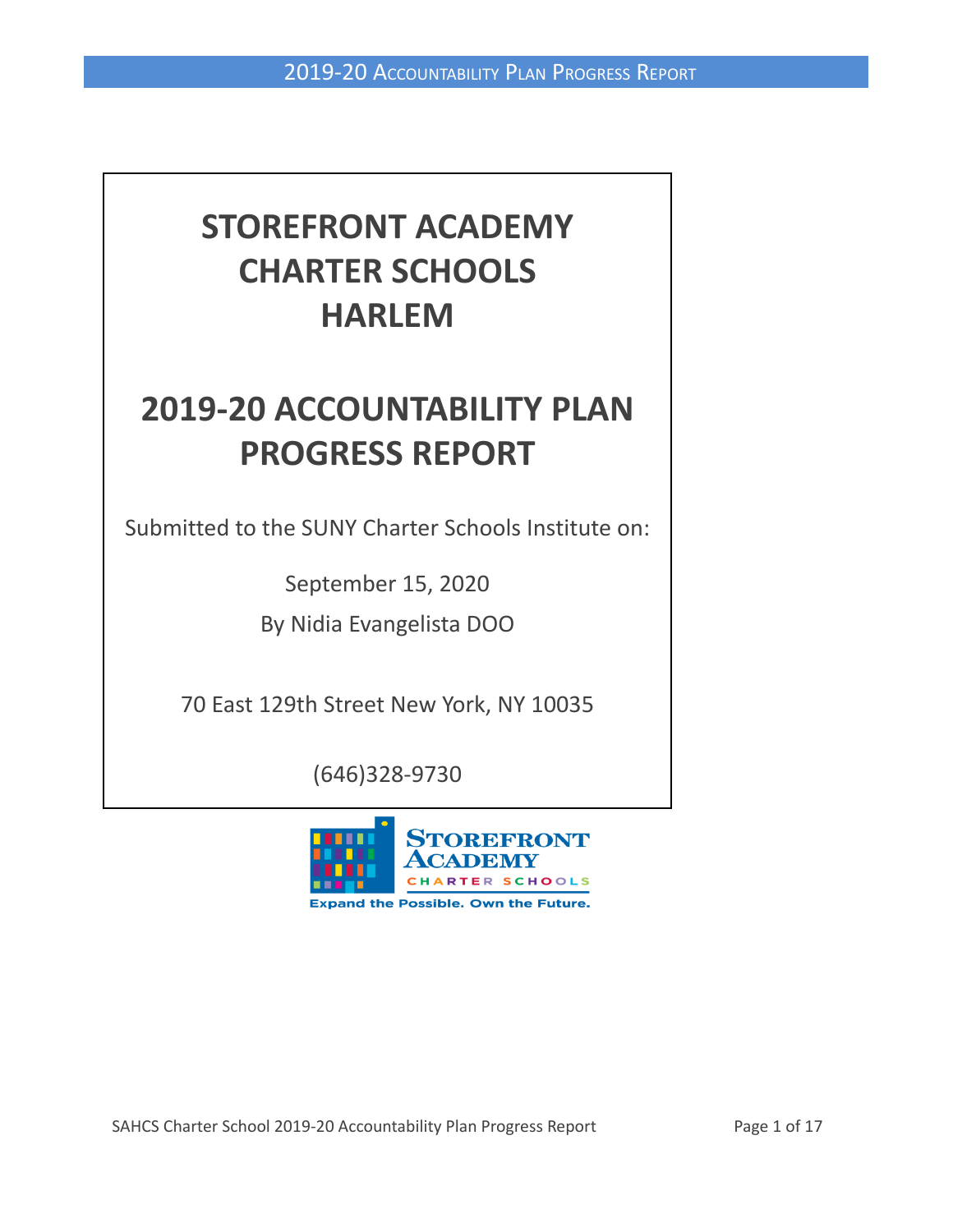**Nidia Evangelista Director of Operations** prepared this 2019-20 Accountability Progress Report on behalf of the school's board of trustees:

| <b>Richard Bayles</b> | Chair-(Executive, Finance, Academic,<br>Real Estate Committees) |
|-----------------------|-----------------------------------------------------------------|
| Peter Low             | Vice Chair- (Executive, Real Estate,<br>Governance Committees)  |
| Justin Tolliver       | Treasurer- (Executive, Finance, Real Estate<br>Committees)      |
| Tanya Hoffler-Moore   | Secretary- (Executive, Development<br>Committees)               |
| Gretchen Pusch        | Trustee (Academic Committee)                                    |
| Noel Acey             | Trustee (Development, Academics<br>Committees)                  |
| Susan Reid            | Trustee (Development, Governance<br>Committees)                 |
| Jonathan Stearns      | Trustee (Finance, Real Estate, Governance<br>Committees)        |
| Amanda Low            | Trustee (Academic, Development,<br>Governance Committees)       |

**Dr. Nicole Garcia has served as the CEO since 2018.**

**Taleema Chesney has served as the Principal since 2019.**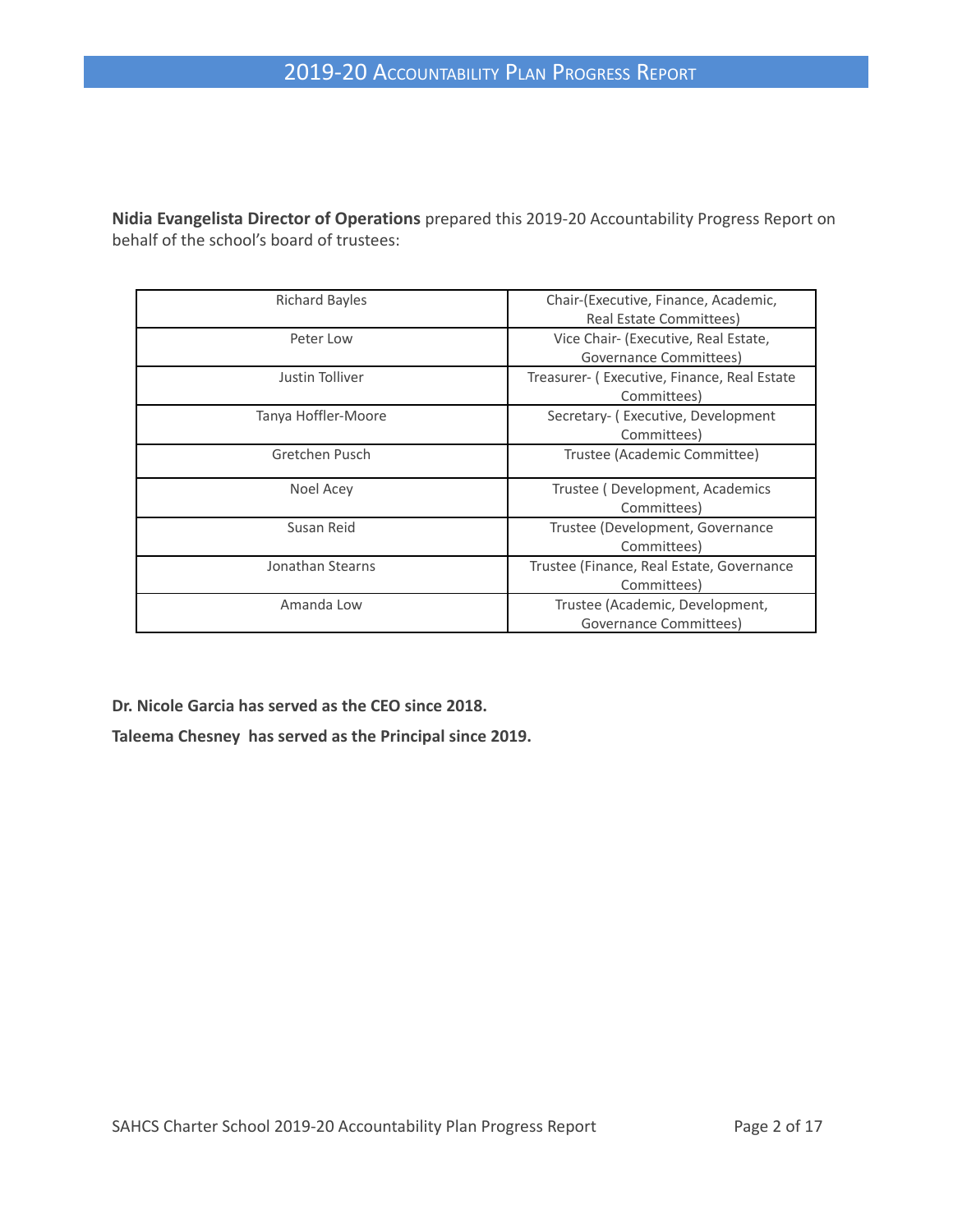## SCHOOL OVERVIEW

Storefront Harlem opened the doors in August 2019 and is **located in East Harlem** in the northeast quadrant of Community School District (CSD) 5. Storefront Harlem will **serve** 50 Kindergarteners, 25 first-graders, and 25 second-graders (100 students total).

Each grade consists of two classes of twenty five (25) students and two (2) teachers per classroom. SACS boast an optimized student/teacher ratio that enables our faculty to meet the individual needs of each student, supporting all levels of learners with differentiated instruction and supplemental skills-based support. Students are admitted to SACS through the lottery system.

The Storefront Academy Charter Schools days run from 8:15am-3:45pm, with the extended day and summer programming offered for struggling learners in the first grade and above. Students receive physical education, music, and performing art classes, as well as robust social and emotional supports and supports for English Language Learners.

Since the school closure in March 2020 due to the COVID -19 pandemic, we have prioritized bi-monthly Town Hall meetings. These meetings continue to sustain our stakeholders' confidence as we listen to and address their concerns and suggestions during the pandemic.

Before the closure of SACS on March 17, 2020, due to COVID-19, we came together to navigate the new experiences and challenges of distance learning. The team collaborated and combined resources and guidance into implementing a remote instruction plan within days of leaving our school.

#### *Mission, Vision and Core Values*

The **mission** of Storefront Academy Harlem Charter School is to provide children of varied academic strengths quality educational opportunities, preparing them academically, socially and emotionally to become critical thinkers, high-achieving students and well-rounded individuals. Working in partnership with families and community members SAHCS instills a powerful sense of self and gives its students the tools to own the future and create meaningful adult lives.

We envision Storefront Harlem to be a small, intimate learning community in which all students and adults are known and treated with respect and kindness. The school's key design elements are replicative of our successful sister institution, SASBCS. Our **vision** is to provide a rigorous, joyful and intentional learning environment for all students – one that paves the way for high school, college and life success. Our methods are not radical but are thoughtful and practiced. The Storefront approach draws upon 52 years of experience in early childhood development and education, and lessons learned from our sister institution, SASBCS.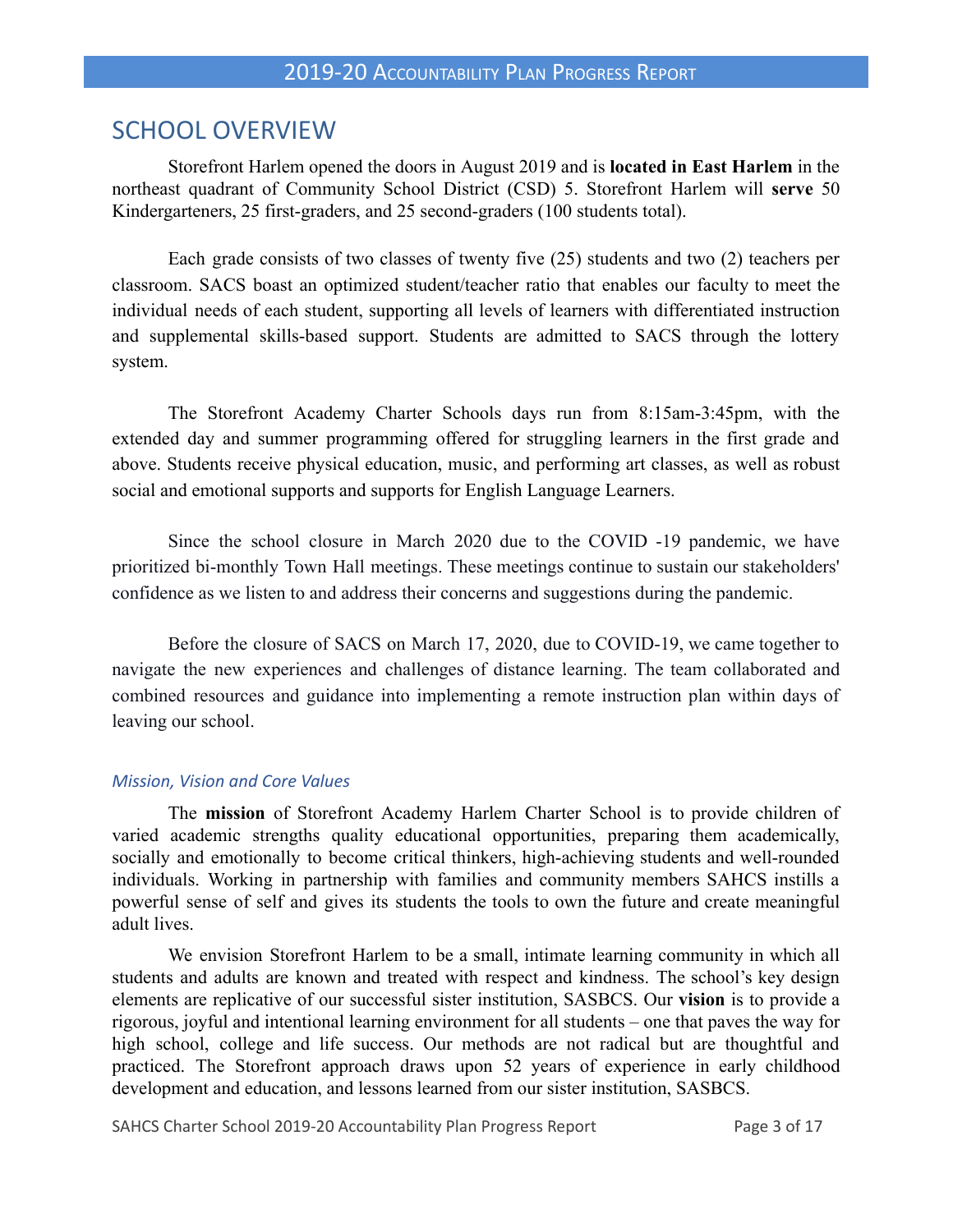Storefront Harlem's whole child model demands that equal attention be paid to social and emotional wellness as to academic readiness. We believe that children cannot reach their full potential in the classroom unless their nonacademic needs are met. Therefore, our staff will do all they can to ensure students receive the support they need to become confident and emotionally strong individuals. Accordingly, the following **core values** are central to our ability to nurture social and emotional skills and encourage wellness among Storefront students. They include:

- Honesty: Tell the truth (no matter the consequences) and approach everything with integrity;
- Respect: Do not judge others. Be kind and considerate and do not touch others' property;
- Responsibility: Be prepared (e.g., do one's homework, report to class on time, etc.) and do not blame others for one's actions;
- Concern for Others: Help others in need (academically or emotionally), make everyone feel accepted and included and practice selfless behavior;
- Diligence: Work hard all of the time (e.g., read at home each evening, put forth one's best effort in class consistently); and
- Persevere: Push oneself to success despite difficulties and challenges.

These core values permeate all aspects of the Storefront model including its academic programs, responsive classroom practices and discipline policies.

### *Key Design Elements*

We have learned quite a bit from our founders' work in early childhood education, and the launch and implementation of SAHCS. Our model ensures that Storefront schools achieve the following **program goals**. To:

- 1. Ensure all students have a strong academic skill set. To accomplish this, we will hire and empower strong and qualified teachers, provide curricular support built around student needs and common core standards, and use assessments to inform and strengthen instructional practice.
- 2. Meet the needs of all learners by providing differentiated instruction in all classrooms, utilizing small groups for targeted instruction and intervention, administering the Response-to-Intervention approach to support struggling learners, and building a tight-knit community where every child is known and no child falls through the cracks.
- 3. Provide opportunities for enrichment and exploration of the world. We accomplish this by providing strong arts programming, encouraging trips into the community and beyond, and bringing volunteers to campus to work with and mentor students.
- 4. Involve parents in their children's education. We will invite parents into classrooms as active participants in their children's learning. We will build strong home/school communication practices to inform parents of their children's challenges and achievements and help parents to become advocates for student improvement.
- 5. Build strength of character and self-confidence in each student. We will accomplish this by teaching strategies for public speaking and delivering presentations, creating opportunities for community service, and building a culture of student agency by valuing student voice.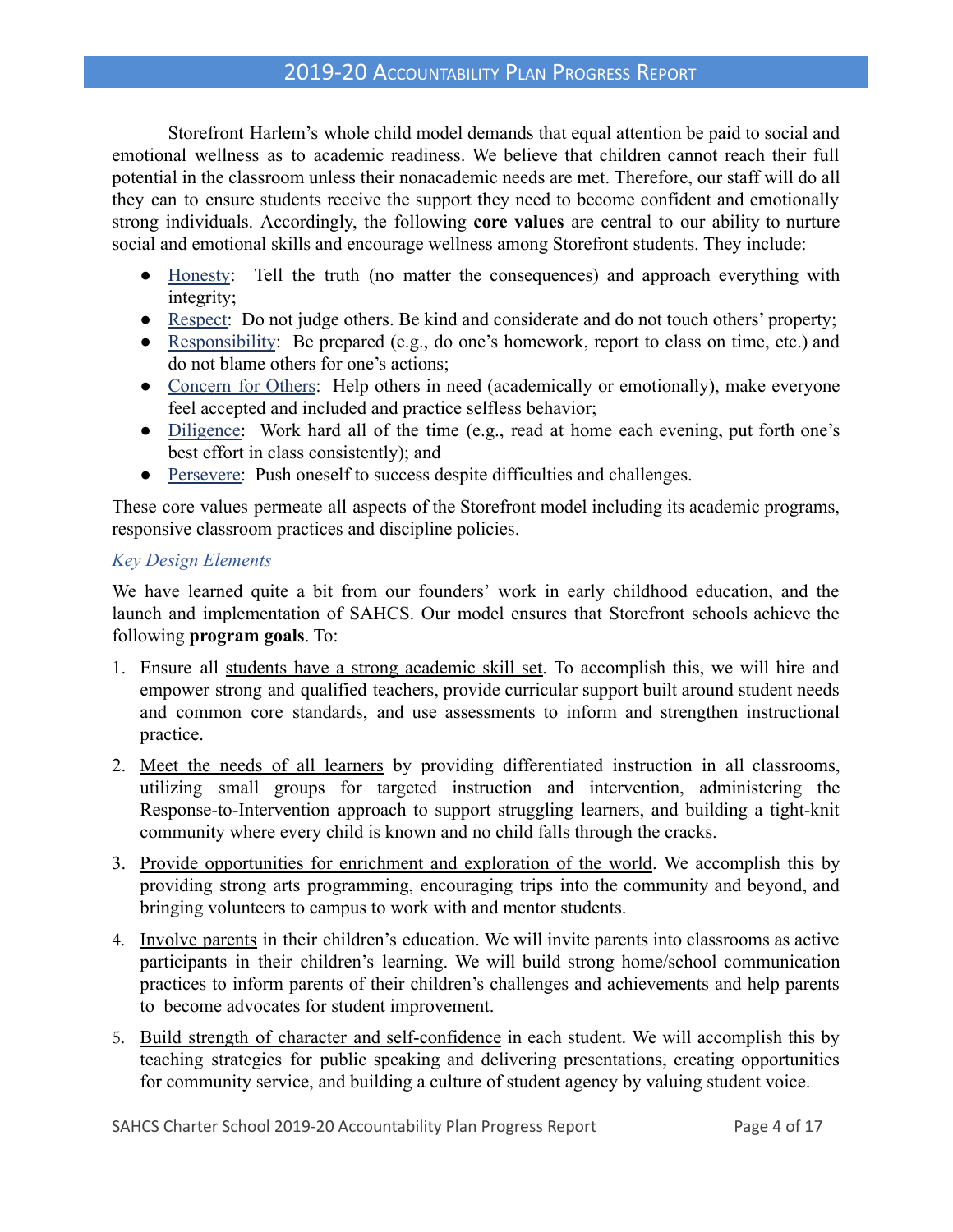Due to the pandemic, the school was closed by state order on March 18, 2020. SAHCS transitioned to an all remote platform until the last day of school, June 19, 2020.

# ENROLLMENT SUMMARY

| School Enrollment by Grade Level and School Year |     |     |    |  |   |  |   |  |   |    |    |    |       |
|--------------------------------------------------|-----|-----|----|--|---|--|---|--|---|----|----|----|-------|
| School<br>Year                                   | К   |     |    |  | 4 |  | h |  | 8 | 10 | 11 | 12 | Total |
| 2017-18                                          | N/A | N/A |    |  |   |  |   |  |   |    |    |    |       |
| 2018-19                                          | N/A | N/A |    |  |   |  |   |  |   |    |    |    |       |
| 2019-20                                          | 44  | 27  | 17 |  |   |  |   |  |   |    |    |    |       |

# GOAL 1: ENGLISH LANGUAGE ARTS

### Goal 1: English Language Arts

Storefront Academy Harlem Charter Schools (SAHCS) students will be proficient readers, writers and speakers of the English Language.

# Goal 1: English Language Arts

### **Background**

Core ELA curriculum, resources and assessments used at Storefront Academy Charter Schools include: The Michigan Association of Intermediate Schools Readers and Writers Workshop (MAISA), Leveled Literacy Intervention (L.L.I), Fundations, Fountas & Pinnell Benchmark Assessment System and the NWEA Measures of Academic Progress tests (M.A.P).

Storefront Academy Charter Schools faculty members are specially trained to differentiate instruction to meet the needs of all learners. Teachers effectively scaffold lessons to ensure optimal support for learning with the goal of moving every student toward independence.

Storefront Academy Charter Schools prides itself on being a professional learning community, building a culture of collaboration where educators work closely together to ensure that curriculum and instruction result in student growth. Teachers collaborate at weekly grade faculty meetings as well as clusters during weekly common planning periods.

Storefront Academy Charter Schools faculty members are passionate educators who are encouraged to continuously develop as professionals. All teaching staff participate in a summer institute each August, focused on strengthening key academic initiatives and school culture. During the school year, peers visit other classrooms to learn from each other, with a goal to build a consistent cycle of feedback leading to best practices in all grades. Teachers also regularly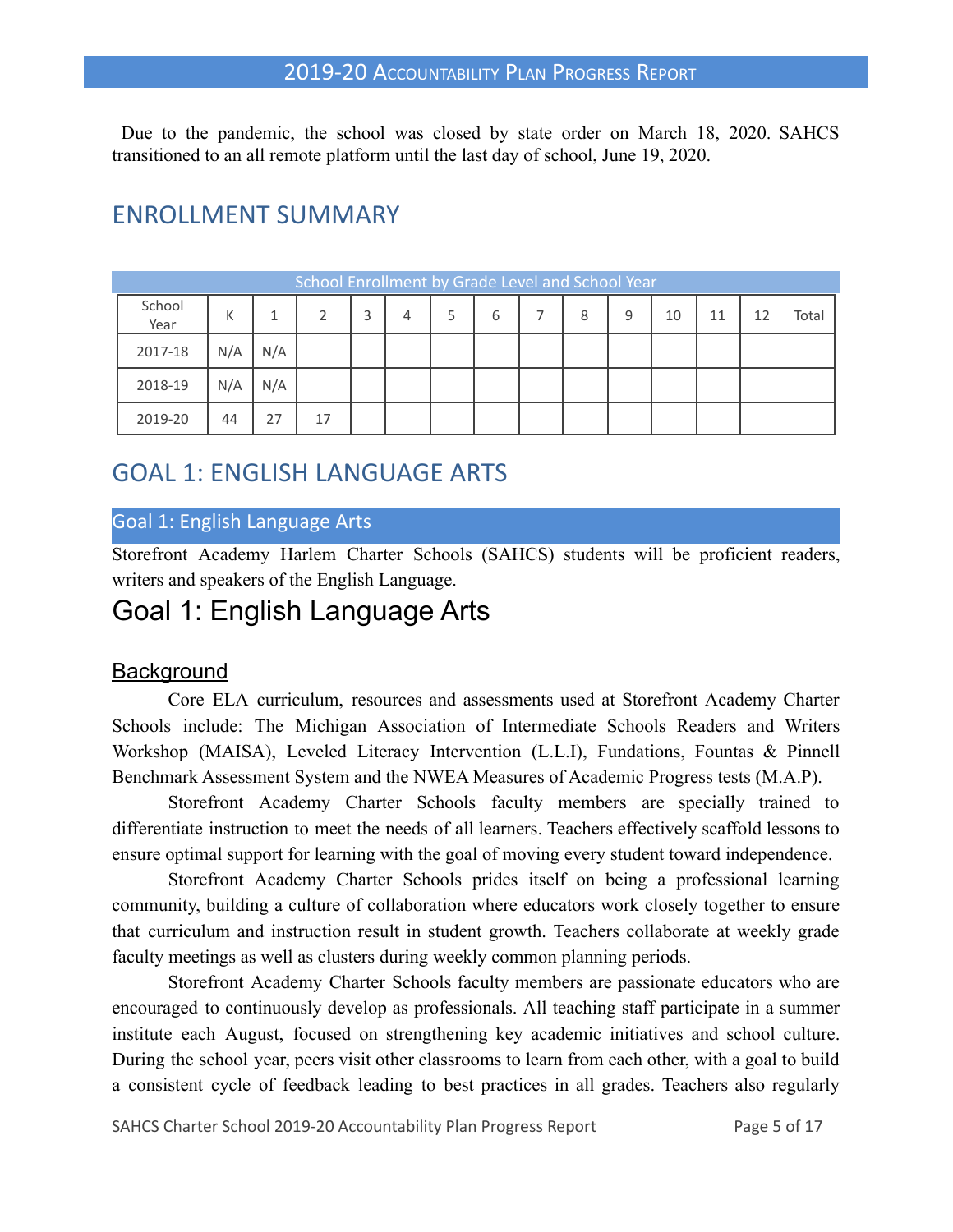attend and then turnkey information from professional development workshops throughout the year on the new curricula, resources and approaches.

Technology is integrated across all classes and subjects areas in response to the world's changing landscape. This includes the use of Promethean Boards in all classrooms, projectors, regular use of chromebooks for writing & research projects and computerized learning programs and computerized assessments.

#### **BACKGROUND**

Our K-2 continued to engage the *Into Reading* curriculum online. Teachers for grades K-2 supplemented the *Into Reading* curriculum with digital read aloud and shared text selections from the Success Academy curriculum.

School-wide, guided reading, a key design element, continued across grade levels despite school closure levels with the support of the Title 1 and ELL Teams. Teachers utilized the Epic! digital library, Zoom breakout rooms, and teacher office hours to schedule small groups for targeted instruction guided by the NWEA Learning Continuum and 8-10 identified New York State focus standards related to critical learning gaps for students on each grade level. All teachers also created and used Google slide presentations and videos to support synchronous instruction and asynchronous independent practice and extension. Google Classroom and Class DoJo was used for student assignments and projects.

Storefront Academy Charter Schools continues to take pride in being a professional learning community, grounded in a culture of collaboration where educators work together to ensure that curriculum and instruction result in student growth. Teachers collaboratively review student data and plan instruction at weekly grade level meetings as well as content area clusters during weekly common planning periods. Despite school closure, last Spring the school leadership expanded upon the existing professional learning framework to implement academic and school culture programming committees that participated in curriculum selection, standards based scope and sequence development, unit themes, and text selections for the 2020-2021 literacy program. Teachers were so excited about their committee work that they continued meeting voluntarily throughout the summer. Storefront families also participated in the new curriculum selection process.

Storefront Academy Charter Schools' faculty are passionate educators who are encouraged to continuously develop as professionals. All instructional and student support team members participate in a summer institute each August, focused on strengthening key academic and social emotional learning initiatives as well as school culture.

Throughout the school year, the Instructional team also participated in professional development sessions provided by Houghton, Mifflin, Harcourt, the Collaborative for Inclusive Education, The Robertson Center at Success Academy, and NWEA MAP, to turnkey new information, strategies, and resources. Teachers also visited each other's classrooms to learn from their peers, with a goal to build a consistent cycle of feedback leading to best practices in SAHCS Charter School 2019-20 Accountability Plan Progress Report Page 6 of 17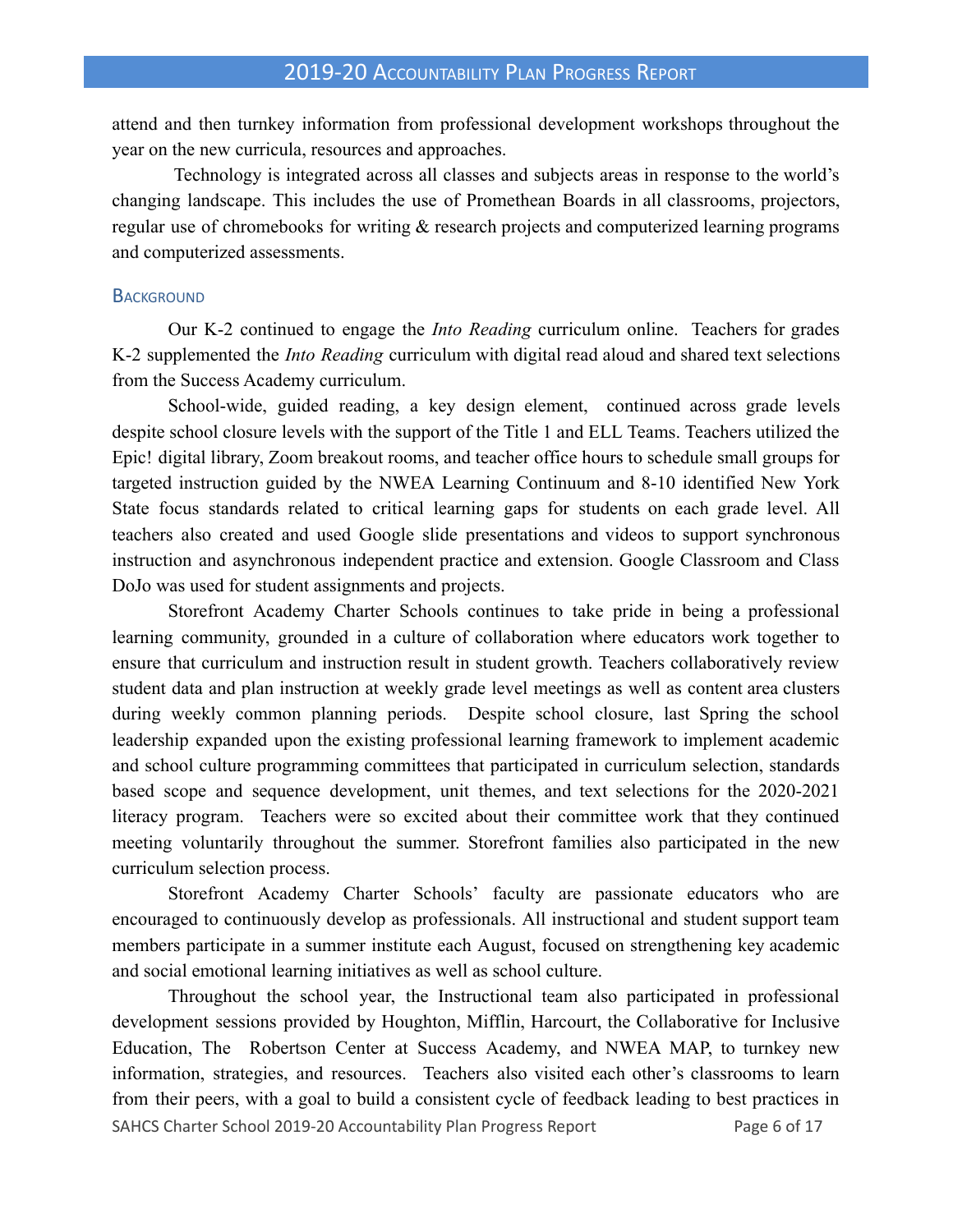all grades. Likewise, in the 2019-2020 school year teachers participated in school-wide professional development days every five to six weeks on instructional priorities including data analysis, unpacking standards, applying the learning continuum in targeted small group instruction, and increasing academic rigor through questioning, accountable talk, and performance tasks. These practices continued during remote learning using digital platforms.

During the 2019-2020 school year, Storefront Academy Charter Schools added an Instructional Coach to further support development of teacher capacity. The appointed Instructional Coach is a founding teacher who, in addition to supporting school-wide growth in the application of best practices, provides historic knowledge of the school's mission, academic performance, and culture. Additionally, Storefront Academy South Bronx held a six-week Teacher Boot camp using Paul Bambrick-Santoyo's Get Better Faster - Coaching Scope and Sequence.

Technology is integrated across all classes and subjects areas to target 21st century learning skills and demands of the rapidly changing global landscape. This includes the use of Promethean Boards in all classrooms, regular use of chromebooks for research and writing projects as well as digital learning and assessment platforms. In 2019-2020, we partnered with T-Mobile to provide each student a tablet with a built in Wifi chip to support individualized targeted skills practice at home. Prior to the mandated school closure due to COVID-19 in March, 2020, teachers also received additional professional development on Google Classroom, Zoom, and Class DoJo to support remote learning and family outreach. Teachers provided families with video recorded lessons and office hour tutorials on these platforms.

#### **METHOD**

During the 2019-2020 school year, ELA Committee members and families explored several literacy programs per our SOP for Curriculum Review. As a result of their feedback and SUNY renewal recommendations, SACS will incorporate selected units from Core Knowledge Language Arts and the Success Academy literacy curriculum for readers and writers workshop. SACS will also use Epic! to support guided and independent reading. The curriculum will follow our standards based grade level scope and sequence.

#### RESULTS AND EVALUATION

Brief narrative highlighting results that directly addresses the goal. The narrative may include, for example, discussion of by how much the school exceeded or fell short of internal targets, as well as notable performance in specific grades and populations. Also, use this section to explain the results in the context of the school program, attributing the results to effective practices or problem areas.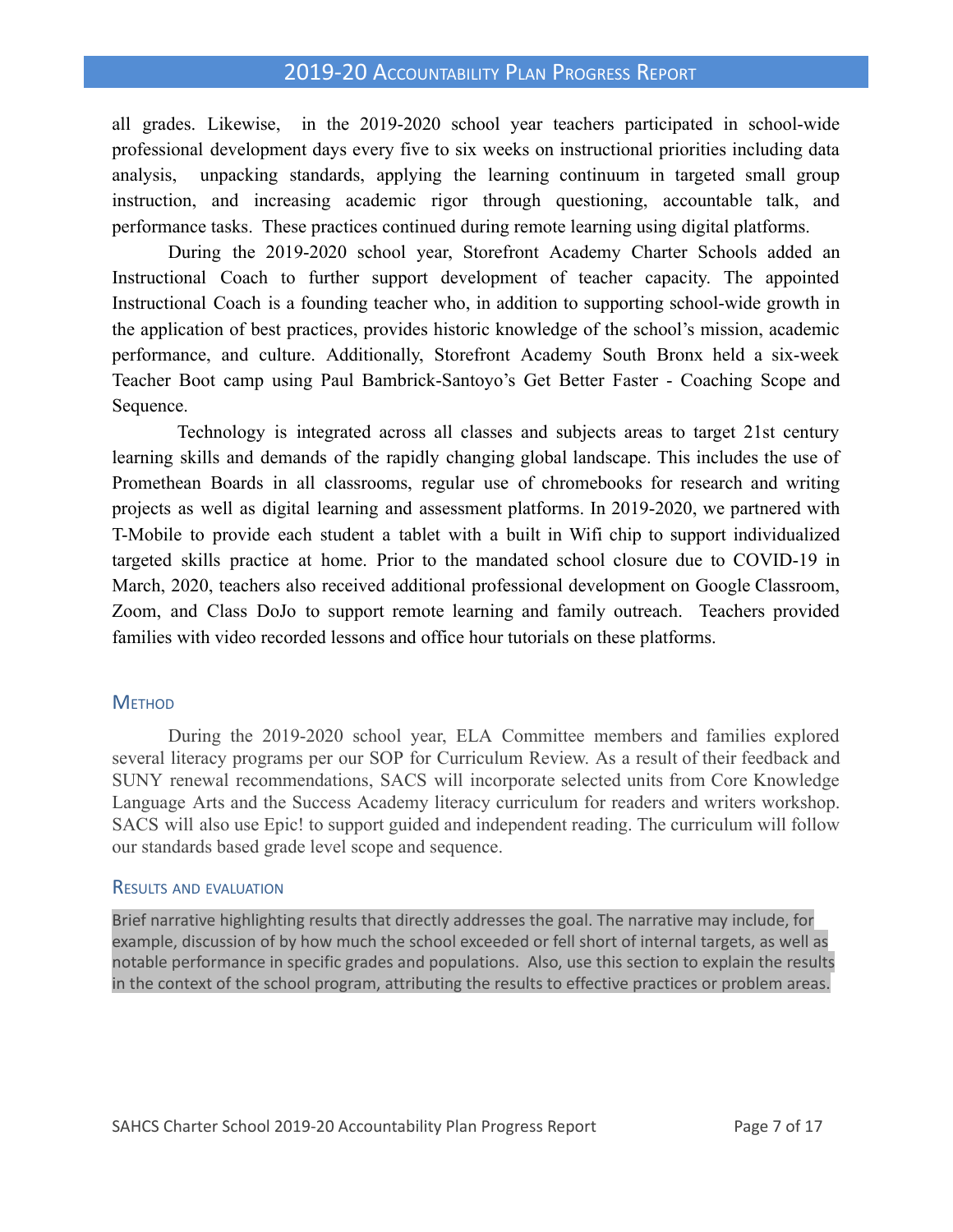#### ADDITIONAL EVIDENCE

The school attained its ELA accountability based upon the percentage of Third and Fourth graders who met / exceeded New York City norms based on NWEA MAP (ELA) "Projected Proficiency Summary". The third and fourth grade teams quickly grew in applying professional learning community processes for improving teaching and learning. These teams regularly met for collaborative lesson planning and reflection and to continue student work reviews, data analysis, best practice article studies and strategy exchanges started in weekly meetings and the Teacher Boot camp facilitated by the principal, assistant principal and/or instructional coach.

#### **ACTION PLAN**

- ❏ ELA Curriculum improvements In the Spring 2020 the English Language Arts Committee together engaged the standard operating procedures for curriculum review and selection. The committee approach facilitated participation of families, teachers, and school leaders in identifying the curriculum to be implemented in Fall 2020. The curriculum selection process was necessary because the HMH Into Reading program piloted in SY 2019-2020 lacked sufficient rigor in student resources and materials to build critical reading, writing, and thinking skills. The school ultimately chose to utilize units from Success Academy and EngageNY for readers' and writers workshops based upon the curriculum selection process.
	- ❏ The ELA Committee participated in the development of a prescribed standards driven grade level scope and sequence for reader's and writer's workshop utilizing Map data. Literacy focus standard will be integrated across all subjects including specials to address learning gaps.
	- ❏ The school will continue to focus on increasing rigor through higher order thinking questions and a critical literacy approach, adding socratic seminars to projects and performance tasks. Expand the effectiveness of station learning by creating several options for deepening reading, writing, speaking, and listening skills such as newspaper club, mini seminars, acting/video presentations, research projects in addition to literature circles.
- ❏ Consistent use of Assessment Data for Strategic Instruction
	- ❏ The school will continue its push to integrate across the curriculum 8-10 focus standards on each grade level related to the most critical learning gaps to improve student learning and raise NWEA MAP schoolwide and grade level performance growth.
	- ❏ After each NWEA MAP administration, instructional leaders will identify 5-8 student learning deficits by classroom and provide teachers with supplemental content and instructional support to address these deficits.
	- ❏ Every five weeks, instructional leaders will create and administer an interim assessment for ELA and math using released New York State exam questions that assess targeted learning deficits based upon the NWEA MAP.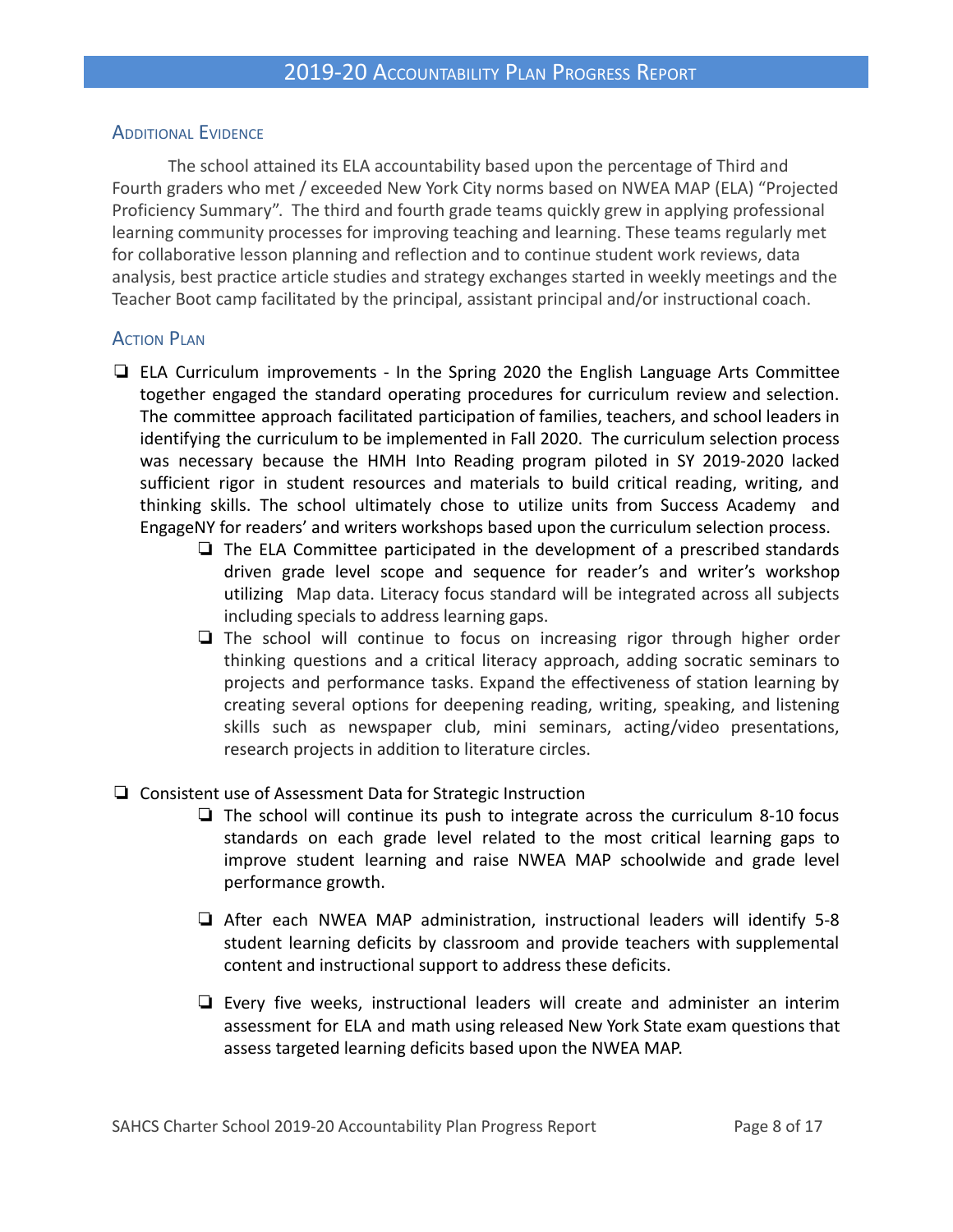- ❏ Systematic Instructional Coaching Cycles The school will establish a two member instructional coaching team to provide real-time coaching emphasizing modeling and inquiry based systematic coaching cycles pursuant to school wide planning, observation, and feedback protocols. The school hired a second instructional coach in July . The coaching team presented the coaching cycle to teachers during the Summer Institute in August and immediately began coaching teachers on increasing rigor through questioning, accountable talk, writing across curriculum, as well as collaborative goal setting, action planning, and progress monitoring. The school will implement TeachBoost digital program for teacher development and coaches will utilize the coaching component to provide real-time feedback.
	- ❏ Coaches will be central to the work of developing teacher leaders and supporting school leaders is creating more opportunities for teachers to share best practices and facilitate professional development sessions as done during the Summer Institute.
	- ❏ Coaches will also improve pacing and organization of instruction school-wide by ensuring that in every classroom, one key focus standard drives the learning target for every instructional block, and lessons include a Do Now, direct instruction, guided practice, independent practice and Exit Ticket.
	- ❏ Based on student performance and likely missed learning, coaches will also ensure direct instruction introducing new concepts occurs at least 30% of each class period
	- ❏ When two or more adults are in a classroom, Coaches will help ensure that each adult provides individual and group instruction utilizing co-teaching approaches which were presented during Summer Institute and will be revisited during coaching sessions.
- ❏ The school will focus teacher performance and accountability on student performance as measured by 50% of students achieving performance growth on the NWEA MAP. The goal is for 50% of those who achieve their performance growth for one year, achieve growth 5 points above the following year, and for year three and beyond, students hold steady with achieving expected performance growth to raise test scores close to meeting both the NYC and NYS norms.
	- ❏ To achieve growth projection goals instructional leadership will provide more professional development on data analysis. The instructional team will target 1.5 years of MAP growth for each student in 2020-2021.
- ❏ At-Risk Programming The school is making the following improvements to continue to build systems to closely identify, progress monitor, and accelerate learning of all students, but particularly our ELLs, students with disabilities, scholars in RTI/MTSS the school:
	- ❏ Teacher Recruitment and Development By implementing more comprehensive standard operating procedures for teacher recruitment and development the successful expanded its special education team.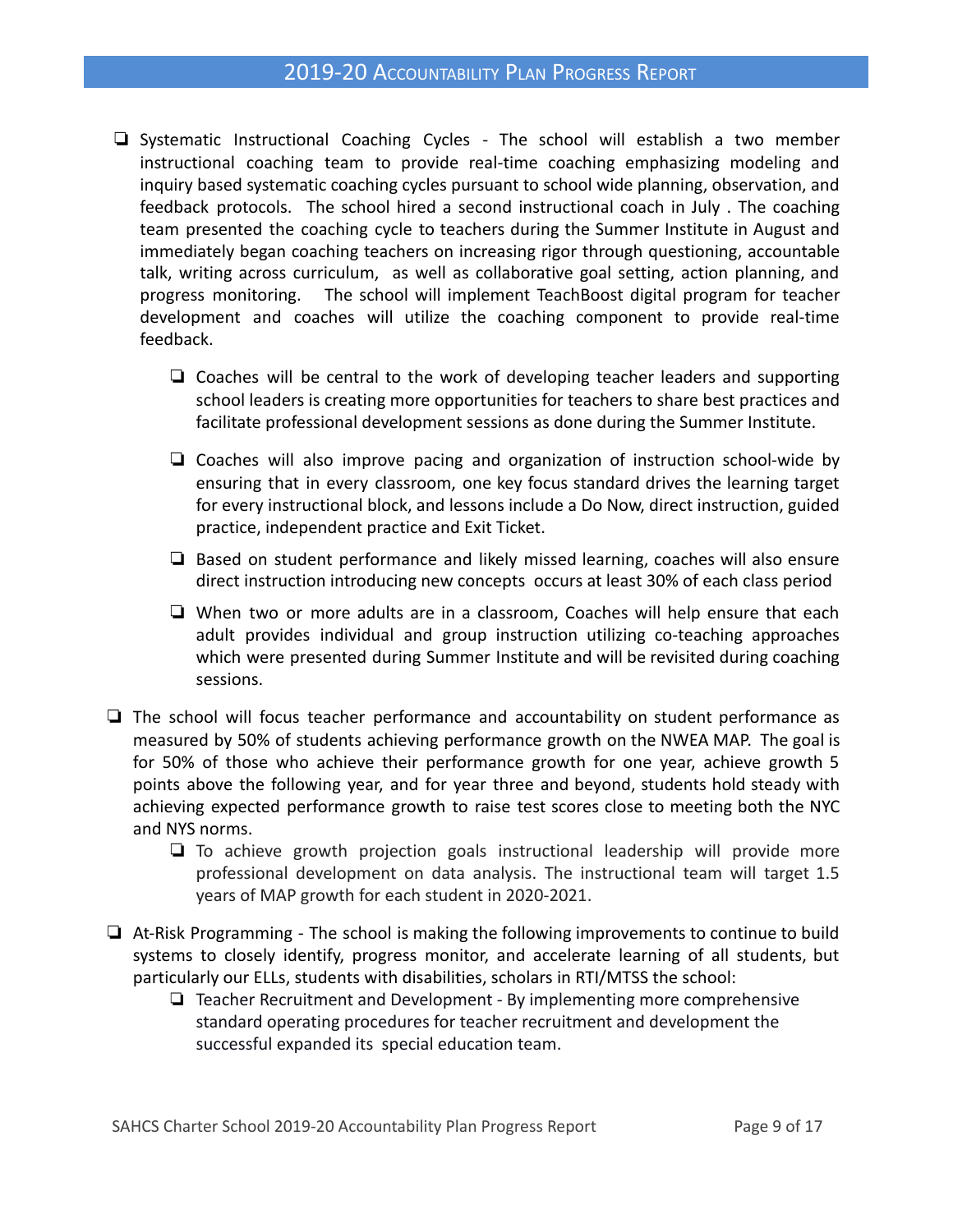- ❏ Expanded practice of creating small groups for guided instruction and skill development across and between grade levels to more strategically target learning gaps in both ELA and math as piloted in 2019-2020.
- ❏ Edmentum Exact Path (Exact Path) The school will implement Exact Path's adaptive diagnostic assessments weekly to generate individualized learning paths for each scholar in light of the anticipated learning loss and the need for blended or remote learning posed by COVID. SACS has chosen to implement Exact Path as supplemental assessment and curriculum because of its partnership with NWEA MAP, its high level of engagement and accessibility for scholars, and its detailed data dashboard for progress monitoring and strategic instructional follow up. Exact Path incorporates all four learning modalities - listening, speaking, reading, and writing support into lessons and activities, and has earned a WIDA PRIME V2 correlation for meeting ELL needs in these learning modalities. Its assessment system and data dashboard will support teachers in both progress monitoring and data analysis to effectively target knowledge and skill gaps.
- ❏ The Springboard Collaborative after school program The school will expand upon the Springboard Collaborative partnership started with Summer School and its Family - Educator Learning Accelerator model by continuing the program for the 2020-2021 school year as a free online afterschool program offered to all families. To support continued growth in literacy, and minimize the impact of unfinished or lost learning due to COVID-19 or summer break, Storefront Academy Charter Schools partnered with the Springboard Collaborative to design and implement a free 5-week online summer program offered to families. Two-thirds of the families at the Bronx campus participated; 230 families participated across campuses. Within the first three weeks, scholars logged in a total of 50,000 reading minutes during our summer program. 21,000 logged minutes were during the summer schedule with their teachers and 29,000 families at home and on their own time. Per the Springboard Family-Educator Learning Accelerator model, teachers facilitated weekly huddles and office hours where parents learned and practiced evidenced reading strategies to help their students build key literacy skills. Parents and teachers jointly set student goals, action planned, and monitored student progress.

# GOAL 2: MATHEMATICS

Goal 2: Mathematics

Goal 2: Mathematics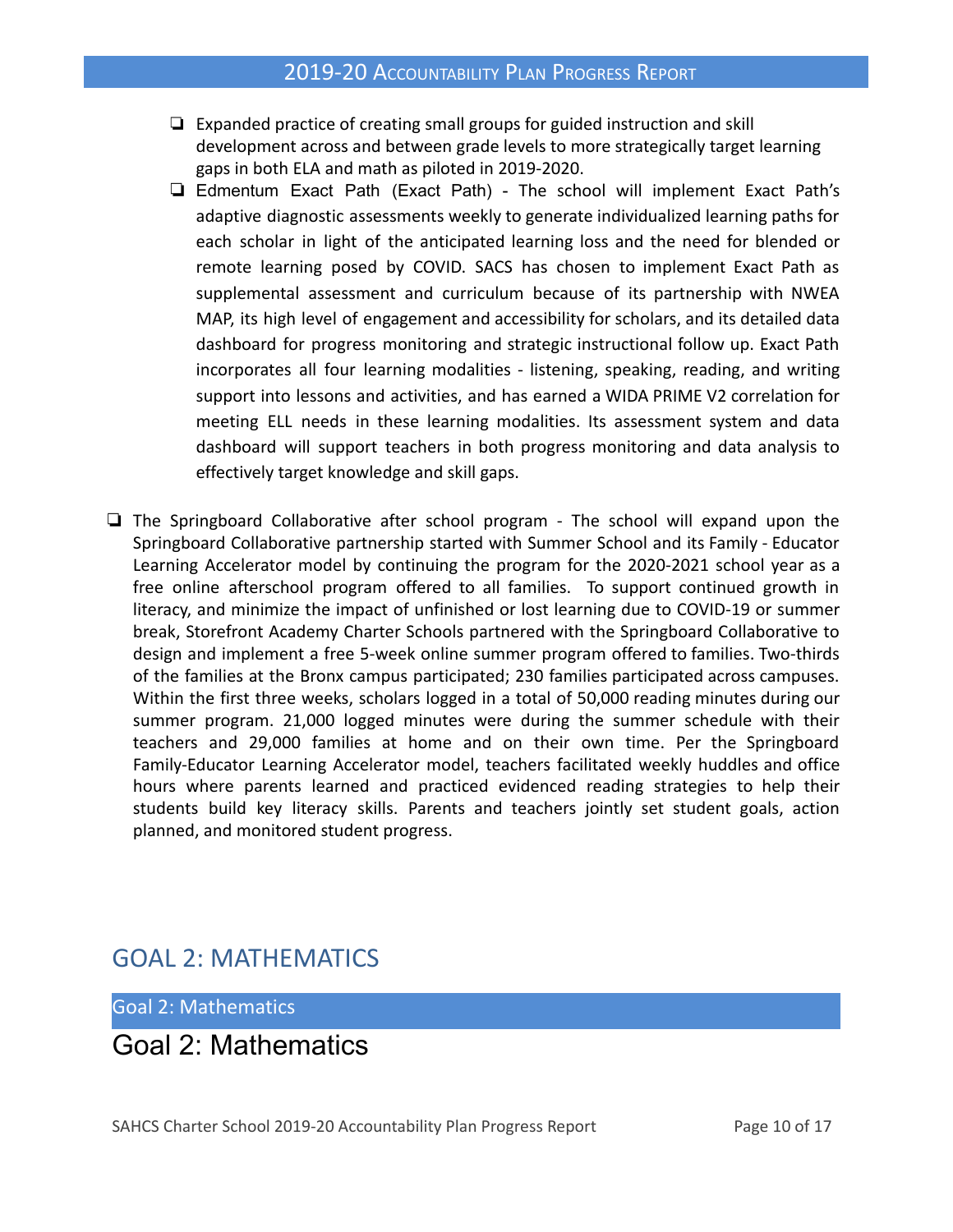Storefront Academy Charter Schools students will demonstrate understanding and application of mathematical computation and problem solving.

#### **BACKGROUND**

The primary Mathematics curriculum used is Go Math. Students are assessed three times throughout the year using the NWEA Measures and Academic Progress (MAP) test.

Storefront Academy Charter Schools incorporates the Houghton Mifflin Harcourt's Go Math ! curriculum. The program was selected for its focus on foundational and problem solving skills while providing content, resources, and strategies to support the teaching of new mathematical concepts and higher order practices. Go Math! was also chosen because it's approach maximized opportunities to reinforce reading, writing, speaking and listening. This was an important criterion because many of our students struggle with language usage and reading fundamentals. Go Math! includes an online component, ThinkCentral, for student review and practice of math skills through varied interactive learning activities.

However, HMH is phasing out Go Math! and has not updated its digital platform. When school closed last March, teachers and families experienced difficulties consistently securing Go Math! Based upon our curriculum review process, the school will implement Savvas enVision Math in 2020-2021. The enVision program provides an extensive digital program to facilitate hybrid or remote learning, on demand professional development, as well as resources to support ELLs, Students with Disabilities, and scholars with varied learning styles. EnVision math presents a problem solving approach to learning math and guidance for teachers in prompting, questioning, and extending learning to increase rigor. Teachers will coach scholars as they engage in productive struggle and talk through the process to make their thinking visible.

Storefront Academy faculty members are specifically trained to differentiate instruction to meet the needs of all learners. Teachers effectively scaffold lessons to ensure optimal support for optimal learning, always with the goal of moving every student toward independence.

Storefront Academy Charter Schools prides itself on being a Professional Learning Community, building a culture of collaboration where educators work closely together to ensure that curriculum and instruction result in student learning. Teachers collaborate at weekly full faculty meetings as well as in clusters during weekly common planning periods.

Storefront Academy faculty members are passionate educators who are encouraged to continuously develop as professionals. All teaching staff participate in a three-week summer institute each August, focused on strengthening key academic initiatives and school culture. During the school year, peers visit other classrooms to learn from each other, with a goal to build a consistent cycle of feedback leading to best practices in all grades. Teachers also regularly attend and then turnkey information from professional development workshops throughout the year on new curricula, resources and approaches.

Technology is integrated across all classes and subjects areas in response to the world's changing landscape. This includes the use of Smart Boards in all classrooms, projectors, regular use of chromebooks for writing & research projects and computerized learning programs and computerized assessments.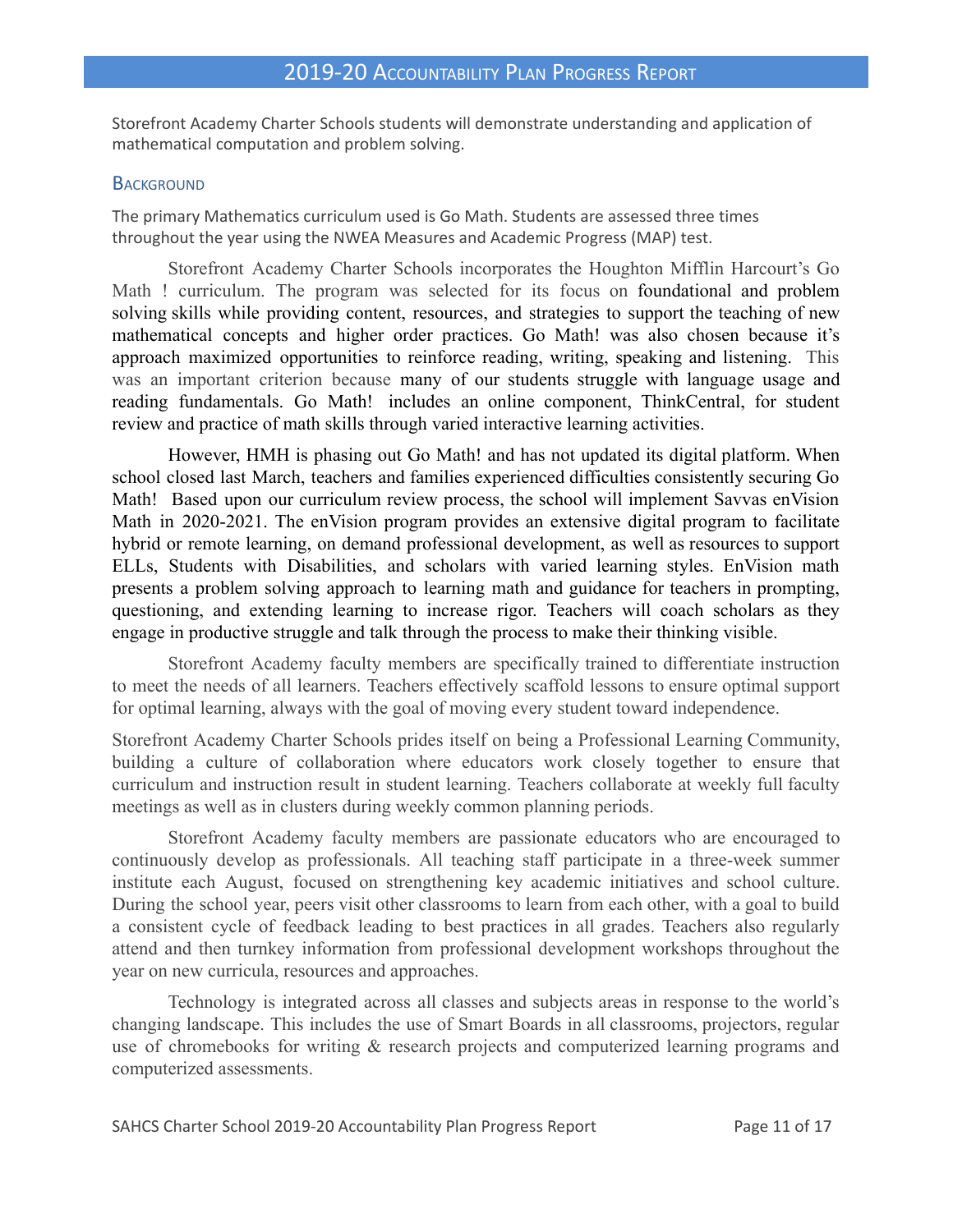#### **METHOD**

The school administered the NWEA MAP Growth Math assessment in the Fall and Winter of the 2019-2020 school year. Due to Covid-19 closure, the school was not able to administer the Spring MAP as planned.

#### RESULTS AND EVALUATION

Brief narrative highlighting results that directly addresses the goal. The narrative may include, for example, discussion of by how much the school exceeded or fell short of internal targets, as well as notable performance in specific grades and populations. Also, use this section to explain the results in the context of the school program, attributing the results to effective practices or problem areas.

#### **ADDITIONAL EVIDENCE**

#### SUMMARY OF THE ELEMENTARY MATHEMATICS GOAL

The trends in math performance confirm the urgency of increasing the systematic use of student data to drive instruction. The implementation of a math committee will support vertical as well as horizontal alignment of math programming. Expanded use of data from MAP growth and internally designed assessments with vetted test items from the New York State exams will support targeted instruction. The math committee's collaboration in designing the math scope and sequence based upon trends in student performance and learning gaps will promote the increased focus on 8-10 high leverage standards guided by the MAP data and the learning continuum. Teachers on the math committee will also garner buy-in and heightened accountability for smart goal planning and monitoring for improvement in student achievement and teacher effectiveness.

The addition of two instructional coaches will support teachers in developing capacity through modeling of best practices, real time feedback, and access to supplemental content and resources. Teachers will participate in EnVision workshops on math curriculum and teaching strategies. School leadership will also seek out professional development for math committee members to turn key including the two day math workshop at the Robertson Professional Development Center.

#### **ACTION PLAN**

- ❏ EnVision Math In light of the limitations posed by the Go Math! curriculum digital platform and the phase out of program supports, the Math Committee engaged the standard operating procedures for curriculum review and selection. The committee framework facilitated the involvement of all stakeholders in the adoption of Envision Math following the sampling of three additional programs. Key criteria that favored Envision include:
	- ❏ The robust and accessible digital platform for student learning, instruction, and on demand professional development. Teachers will also benefit from resources,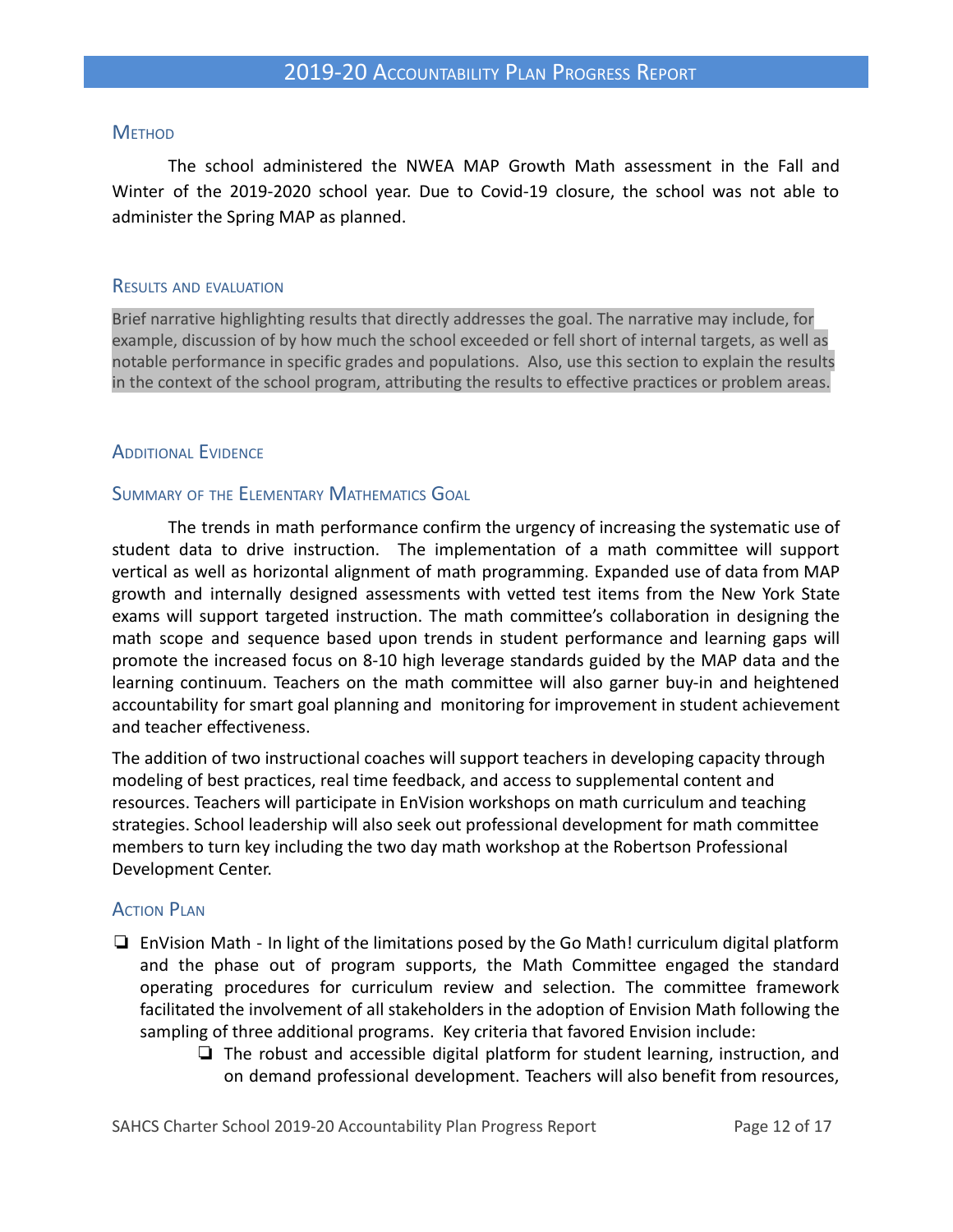workshops, and peer supports specifically designed to support teachers in New York City.

- ❏ Resources to support ELLs, Students with Disabilities, and scholars with varied learning styles.
- ❏ An inquiry based problem solving approach to learning math and guidance for teachers in prompting, questioning, and extending learning to increase rigor.
- ❏ Envision provides teachers with training and resources to coach scholars as they engage in productive struggle and talk through the process to make their thinking visible. This approach aligns with the school's priority to increase rigor through higher order questioning and performance tasks, math talks and reciprocal teaching practices, and math journals to promote writing across content areas.
- ❏ Consistent use of Assessment Data for Strategic Instruction
	- ❏ As with literacy instruction, the school will continue its push to integrate across the curriculum 8-10 focus standards on each grade level related to the most critical learning gaps to improve student learning and raise NWEA MAP schoolwide and grade level performance growth. Following each MAP administration, instructional leaders will identify 5-8 student learning deficits by classroom and provide teachers with supplemental content and instructional support to address these deficits.
	- ❏ Every five weeks, instructional leaders will create and administer an interim assessment for ELA and math using released New York State exam questions that assess targeted learning deficits baked upon the NWEA MAP.
- ❏ Systematic Instructional Coaching Cycles The addition of a two member instructional coaching team will provide real-time coaching for more effective math instruction. Inquiry based coaching cycles will support school-wide and class based smart goal action planning, and progress monitoring. The implementation of TeachBoost digital program for teacher development in Fall 2020 will enable coaches to provide real-time feedback and monitor teacher growth.
	- ❏ Coaches will also improve pacing and organization of instruction school-wide by ensuring that in every classroom, one key focus standard drives the learning target for every instructional block, and lessons include a Do Now, direct instruction, guided practice, independent practice and Exit Ticket.
	- ❏ Coaches will support the implementation of small group math across and between grades to provide targeted instruction aligned with the 8-10 identified focus standards and the learning continuum to meet students where they are and move them forward.
- ❏ The school will focus teacher performance and accountability on student performance as measured by at least 50% of students achieving performance growth on the NWEA MAP. To achieve growth projection goals instructional leadership will provide more professional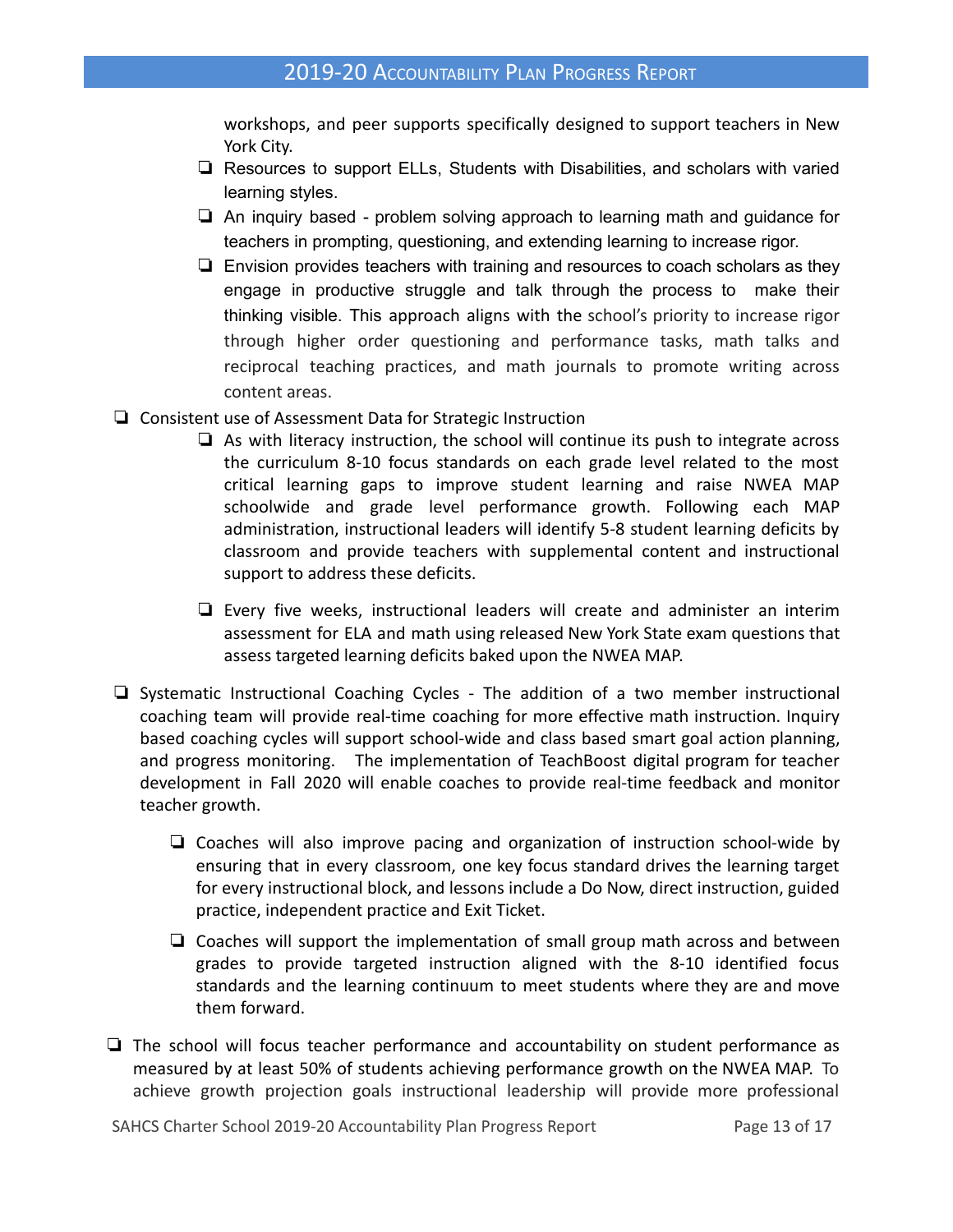development on data analysis. The instructional team will target 1.5 years of MAP growth for each student in 2020-2021. The goal is for 50% of those who achieve their performance growth for one year, to achieve growth 5 points above the following year, and for year three and beyond, students hold steady with achieving expected performance growth to raise test scores to meet both the NYC and NYS norms.

- ❏ At-Risk Programming The school is making the following improvements to continue to build systems to closely identify, progress monitor, and accelerate learning for ELLs, students with disabilities, and scholars in RTI/MTSS.
	- ❏ As with its literacy programming, the school will expand the practice of creating small groups across and between grade levels for math instruction, foundational skill practice, and accelerated learning.

# GOAL 3: SCIENCE

#### Goal 3: Science

75% of students who have attended Storefront Academy Charter School for at least two full school years, will achieve a Level 3 or 4 on the New York State science assessment.

#### **BACKGROUND**

As a result of the March 2020 transition to remote learning and the challenges posed by the abrupt shift to digital platforms and extended screen time, stand alone science instruction shifted from three to four periods a week to one or two. Teachers used scavenger hunts, recorded experiments, projects and presentations to support student engagement. Students were given choices in using items available in their homes to create scientific models.

#### **ACTION PLAN**

To cultivate the students' widespread interest in science, the school will implement a STEM curriculum designed by Jaracus Copes, an African American chemist and educator affiliated with Johns Hopkins. Mr. Copes developed the inquiry driven Next Generation Science Standards based curriculum in collaboration with the schools' new Science Programming Committee, Tech Squad, and Art teacher.

- The cross curricula STEM program will support the school-wide focus on higher order thinking, questioning, and problem solving
- The program will highlight experiential learning
- The curriculum will enable students to explore varied branches of science and engineer through field trips and interviews as well as informational text
- Student journal assignments and lab reports will provide a literacy connection and support the development of technical writing skills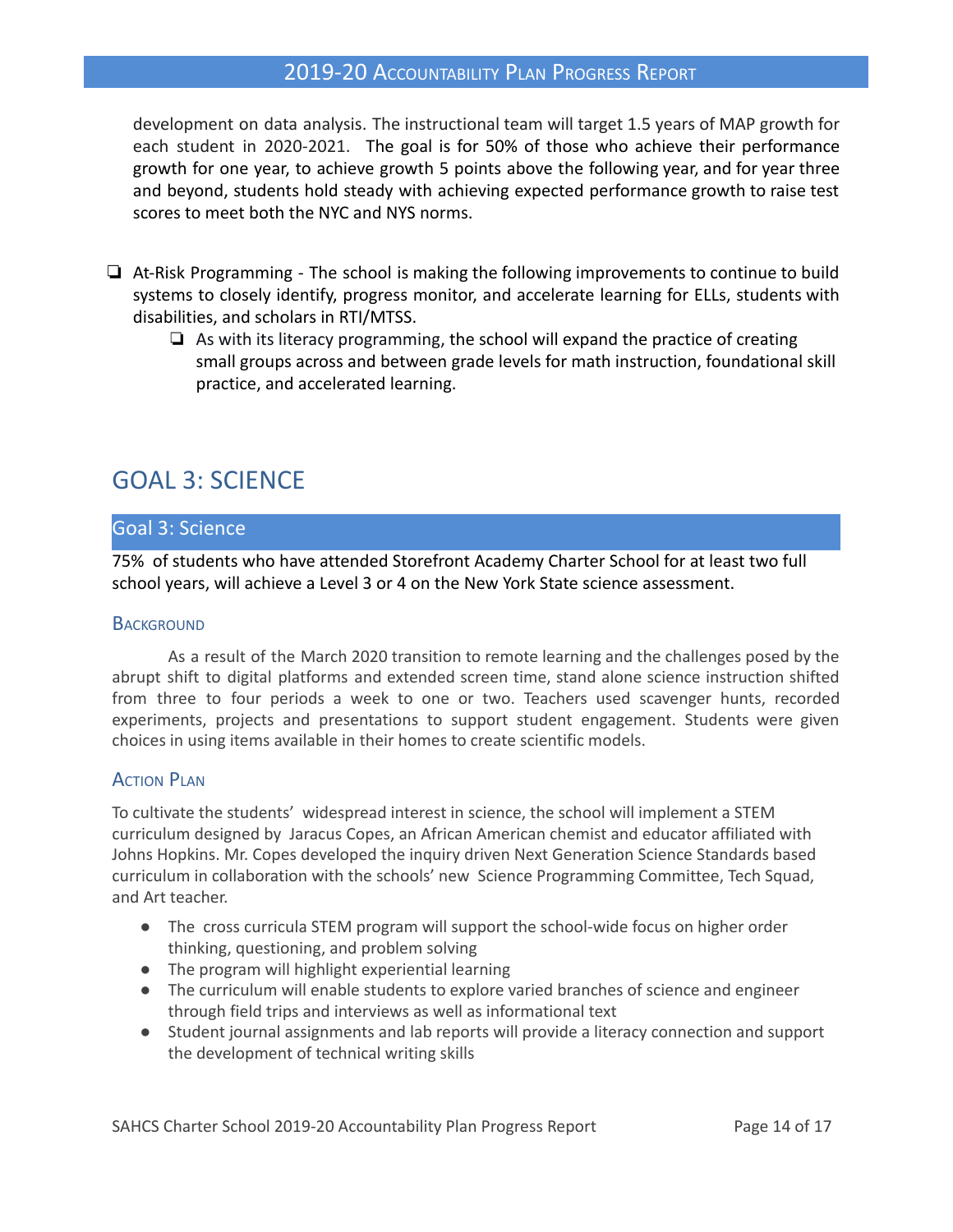# GOAL 4: ESSA

The 2019-20 ESSA Goal remains unchanged due to the Covid-19 school closure. School was opened in 2019.

Write the school's Accountability Plan ESSA goal here.

#### **Goal 4: Absolute Measure**

Under the state's ESSA accountability system, the school is in good standing: the state has not identified the school for comprehensive or targeted improvement.

#### **METHOD**

Because *all* students are expected to meet the state's performance standards, the federal statute stipulates that various sub-populations and demographic categories of students among all tested students must meet the state standard in and of themselves aside from the overall school results. As New York State, like all states, is required to establish a specific system for making these determinations for its public schools, charter schools do not have latitude in establishing their own performance levels or criteria of success for meeting the ESSA accountability requirements. Each year, the state issues School Report Cards that indicate a school's status under the state accountability system.

#### RESULTS AND EVALUATION

State the school's ESSA status this year. Provide a narrative explicitly stating whether or not the school met the measure and any changes over time.

#### ADDITIONAL EVIDENCE

Provide a narrative reviewing the school's ESSA status during each year of the current Accountability Period.

| <b>Accountability Status by Year</b> |                         |  |  |  |  |
|--------------------------------------|-------------------------|--|--|--|--|
| Year                                 | <b>Status</b>           |  |  |  |  |
| 2017-18                              | n/a                     |  |  |  |  |
| 2018-19                              | n/a                     |  |  |  |  |
| 2019-20                              | School in Good Standing |  |  |  |  |

**Goal S: Absolute Measure**

Each year the school will have a daily attendance rate of at least 95 percent.

#### **METHOD**

Each morning, teachers take attendance and enter it into the attendance ATS roster sheet. Teacherease. Once collected registrar enters into ATS by 10 A.M. Daily attendance rates are